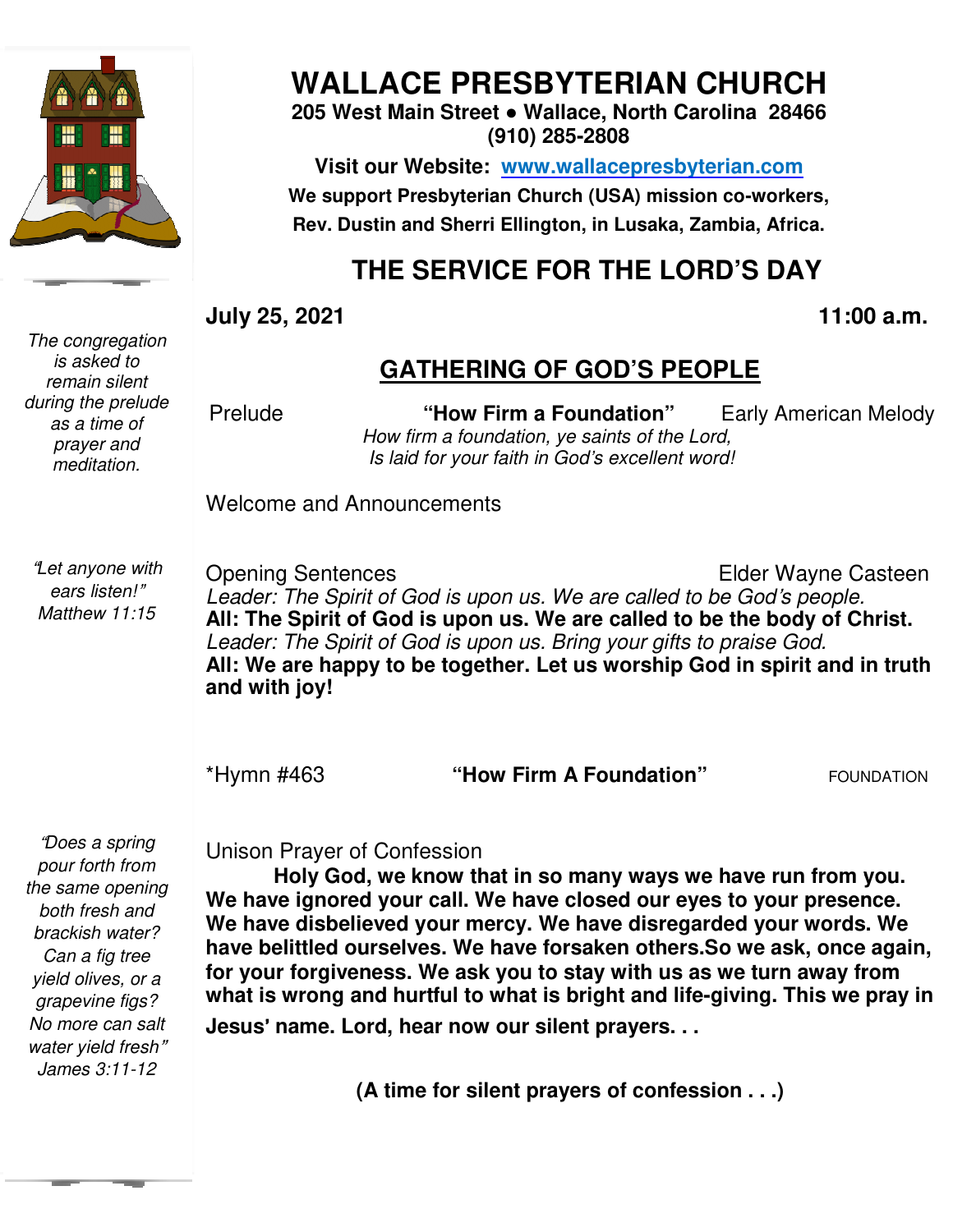**follow on the path you set before us; through Jesus Christ. Amen.** Responsive Assurance of Pardon *Leader: Friends, hear the Good News: the mercy of God is from everlasting to everlasting. Let us proclaim the Good News:* **All: In Jesus Christ, we are forgiven. Alleluia! Amen.** Gloria Patri **Glory Be to the Father Glory be to the Father, and to the Son, and to the Holy Ghost; as it was in the beginning, is now, and ever shall be, world without end. Amen, amen. PROCLAIMING GOD'S WORD** Children's Sermon Prayer for Illumination **O Lord, your Word is a lamp to our feet and a light to our path. Give us grace to receive your Word in faith and love, and strength to**  Epistle Lesson *James 1:22-25* Elder Wayne Casteen Gospel Lesson *Matthew 7:13-29* Sermon **THE SERMON ON THE MOUNT** Dr. Philip K. Gladden "Be Doers of The Word" *"You may as well quit reading and hearing the Word of God, and give it to the devil, if you do not desire to live according to it." Martin Luther (1483-1546 A.D.), German professor theology and leading figure in the Protestant Reformation "Knowing what's right doesn't mean much unless you do what's right." President Theodore Roosevelt* 

A Time for Silent Reflection

Pastoral Prayer with the Lord's Prayer



**College** 

 **us not into temptation, but deliver us from evil. For thine is the kingdom Our Father who art in heaven, hallowed be thy name. Thy kingdom come, thy will be done, on earth as it is in heaven. Give us this day our daily bread; and forgive us our debts, as we forgive our debtors; and lead and the power and the glory, forever. Amen.**

### **GIVING THANKS TO GOD**

Presentation of Tithes and Offerings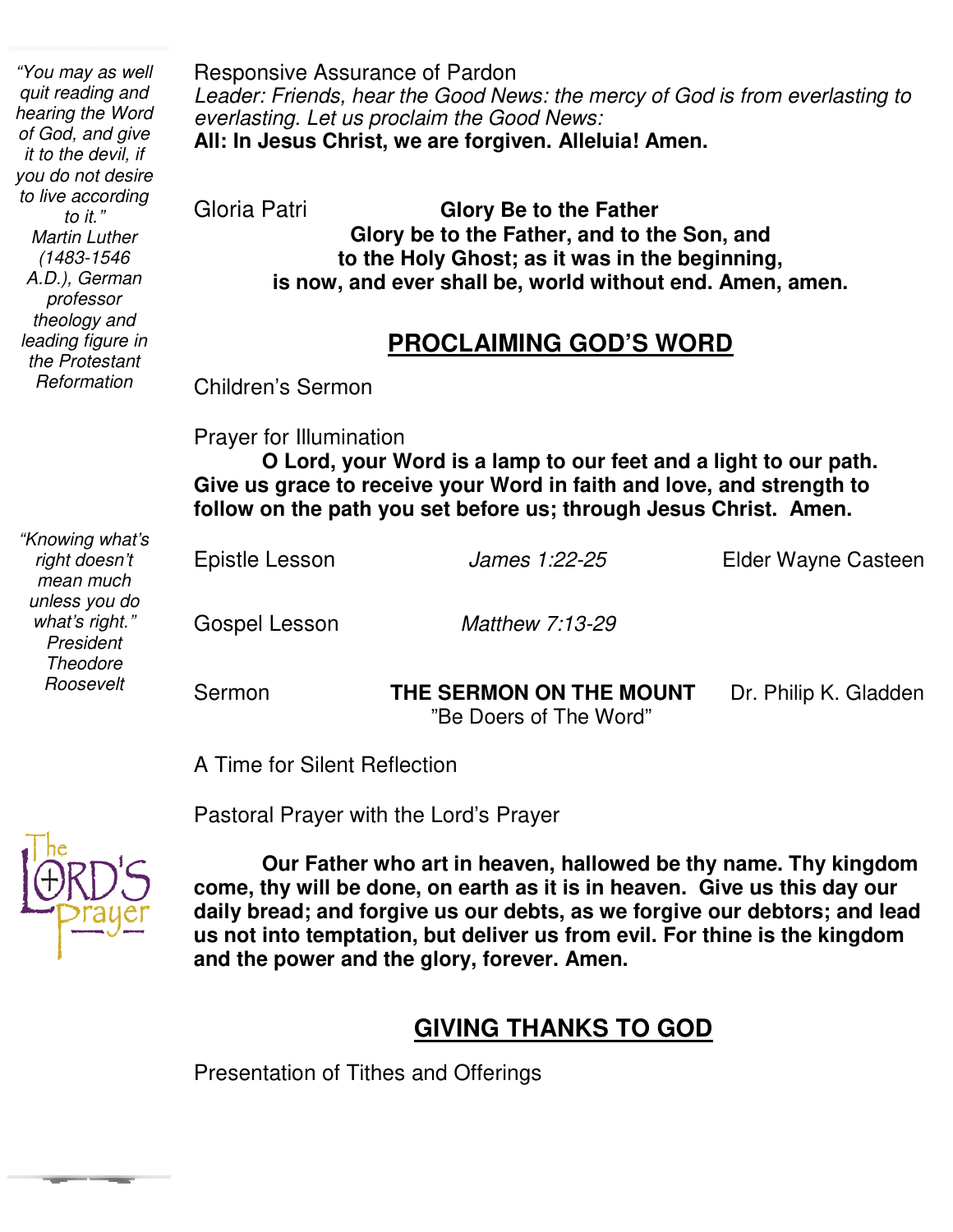"*Therefore be imitators of God, as beloved children, and live in love, as Christ loved us and gave himself up for us, a fragrant offering and sacrifice to God.*" *Ephesians 5:1-2* 

Offertory **"How Firm a Foundation"** What more can be said than to you God hath said, *To you who for refuge to Jesus have fled?*

**Foundation"** *arr.* John Purifoy

The Affirmation of Faith: The Apostle's Creed The

**I believe in God the Father Almighty, Maker of heaven and earth.**

**And in Jesus Christ his only Son our Lord; who was conceived by the Holy Ghost, born of the Virgin Mary, suffered under Pontius Pilate, was crucified, dead, and buried; he descended into hell; the third day he rose again from the dead; he ascended into heaven, and sitteth on the right hand of God the Father Almighty;** he ascended into heaven,<br>and sitteth on the right hand of God the Father Almighty;<br>from thence he shall come to judge the quick and the dead. heaven and earth.<br> **heaven and carth**<br> **heavies Christ his only Son our Lord;<br>
conceived by the Holy Ghost,<br>
ne Virgin Mary,<br>
under Pontius Pilate,<br>
ified, dead, and buried;<br>
nded into hell;<br>
day he rose again from the dea** 

**I believe in the Holy Ghost; the holy catholic Church; the communion of saints; the forgiveness of sins; the resurrection of the body; and the life everlasting. Amen. lieve in the Holy<br>holy catholic Cl<br>communion of :<br>forgiveness of :<br>resurrection of** 

\*Hymn #353 "**My Hope Is Built on Nothing Less** "SOLID ROCK

\*Benediction "*But be doers of the word, and* 

\*Postlude

*deceive themselves.*" *James 1:22* 

*not merely hearers who* 

\**All who are able may stand All*